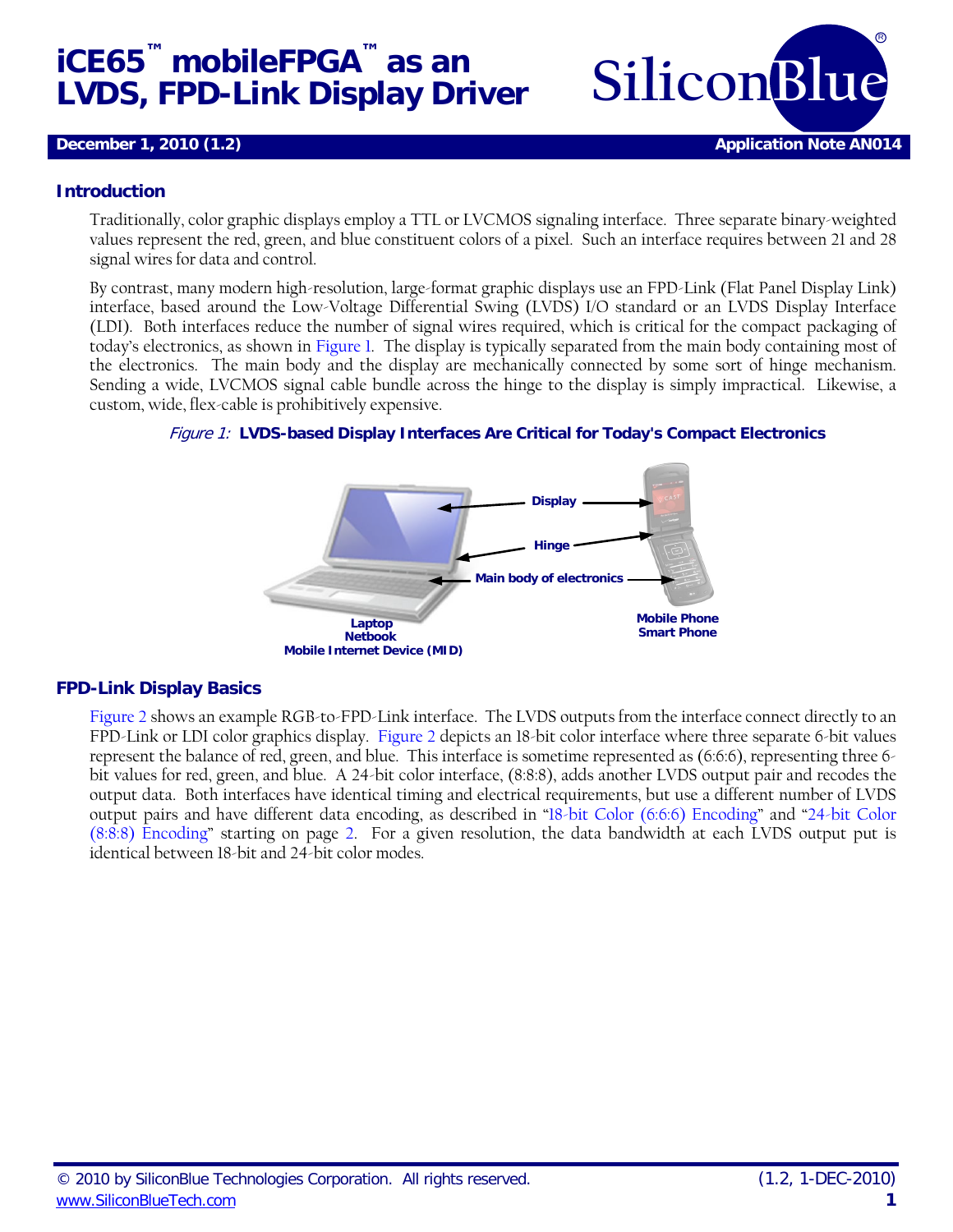## <span id="page-1-0"></span>**iCE65 mobileFPGA as an LVDS, FPD-Link Display Driver**



In an 18-bit (6:6:6) design, the 21 data and control signals from the RGB interface are re-encoded onto three LVDS output pairs plus a regenerated clock output. As described later, the output clock has specific duty-cycle and data alignment requirements.

#### <span id="page-1-1"></span>**18-bit Color (6:6:6) Encoding**

<span id="page-1-3"></span>[Figure 3](#page-1-3) shows the data encoding for the 21 signals in an 18-bit (6:6:6) RGB interface onto three LVDS output data pairs. Each pixel is recoded into seven data transfers across three LVDS pairs. The regenerated clock output has the same frequency as the input clock, but has specific duty-cycle requirements. The rising and falling edges of the associated regenerated output clock signal also provide data alignment information to the receiver.



#### Figure 3: **18-bit Color (6:6:6) FPD-Link Data Encoding**

#### <span id="page-1-2"></span>**24-bit Color (8:8:8) Encoding**

[Figure 4](#page-1-4) shows the data encoding for the 27 or 28 signals in a 24-bit (8:8:8) RGB interface onto four LVDS output data pairs. Each pixel is recoded into seven data transfers across four LVDS pairs. Again, the regenerated clock output has the same frequency as the input clock, but has specific duty-cycle requirements. The rising and falling edges of the associated regenerated output clock signal also provide data alignment information to the receiver.

<span id="page-1-4"></span>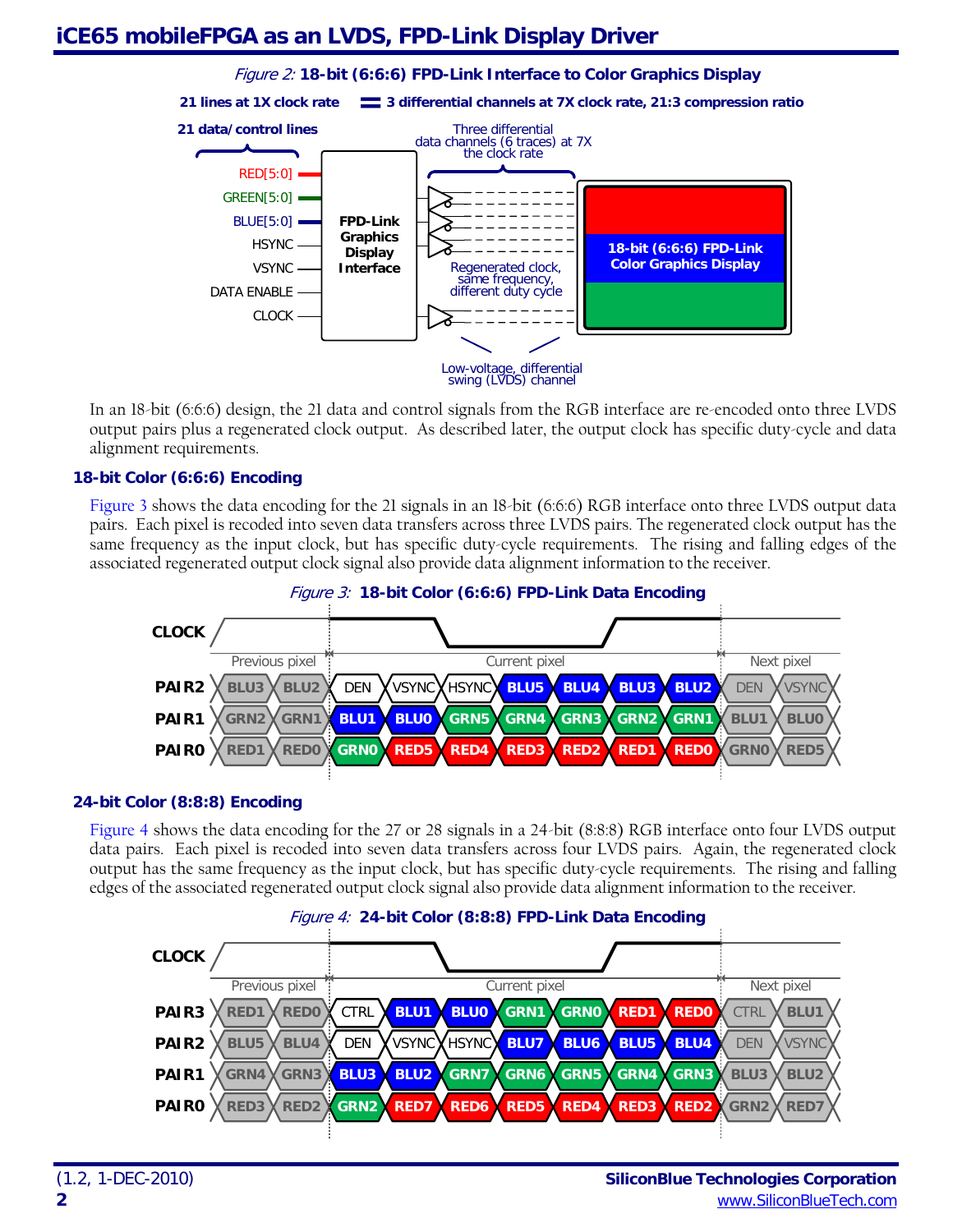

#### <span id="page-2-3"></span>**Data/Clock Rates by Screen Resolution**

The iCE65P mobileFPGA family supports LVDS output data rates up to the maximum data shown i[n Table 1.](#page-2-0)

<span id="page-2-0"></span>

| $1000$ , $11000$ , $1000$ , $1000$ , $1010$ , $1000$ , $1000$ , $1000$ , $1000$ , $1000$ , $1000$ |                |             |                         |  |  |
|---------------------------------------------------------------------------------------------------|----------------|-------------|-------------------------|--|--|
|                                                                                                   | <b>SubLVDS</b> | <b>LVDS</b> | <b>Units</b>            |  |  |
| VCCO_# Voltage                                                                                    |                | 2.5         | Volts                   |  |  |
| <b>Maximum Data Rate</b><br>(MAX_RATE)                                                            | 210            | 350         | Million bits/sec (Mbps) |  |  |

Table 1: **Maximum Data Rates for SubLVDS and LVDS on iCE65 mobileFPGAs**

<span id="page-2-1"></span>[Equation 1](#page-2-1) shows the relationship between the maximum data rate and supported FPD-Link screen resolutions, based on the product of the number of pixels in a video line (including blanking), the number of lines in a vide frame (including blanking), the number of frames per second, and the number of color bits per pixel. This product is then divided by the number of data channels, which is three (3) for 18-bit color and four (4) for 24-bit color.

#### **Equation 1**



[Table 2](#page-2-2) lists a few of the supported FPD-Link screen resolutions for iCE65 mobileFPGAs. For higher-resolution displays, there are two competing limits. The iCE65 LVDS I/O pins support data rates up to 350 Mbps, meaning that the display's input clock rate must be 50 MHz or less. Many high-resolution displays support a 50 MHz input clock rate but some require an ever higher clock rate, depending on vendor.

<span id="page-2-2"></span>

| <b>LCD Screen</b><br>Format | <b>Line</b><br><b>Width</b> | <b>Number</b><br>of Lines | <b>Pixel per</b><br><b>Line</b> | Lines per<br>Frame | <b>Frames</b><br>per<br><b>Second</b> | <b>Pixel</b><br><b>Clock</b><br>(MHz) | <b>Data Rate</b><br>per<br><b>Channel</b><br>(Mbps) |
|-----------------------------|-----------------------------|---------------------------|---------------------------------|--------------------|---------------------------------------|---------------------------------------|-----------------------------------------------------|
| <b>VGA</b>                  | 640                         | 480                       | 800                             | 525                | 60                                    | 25.20                                 | 176                                                 |
| <b>SDTV, 480p</b>           | 704                         | 480                       | 858                             | 525                | 59.94                                 | 27.00                                 | 189                                                 |
| <b>PAL</b>                  | 768                         | 576                       | 960                             | 625                | 50                                    | 30.00                                 | 210                                                 |
| <b>SVGA</b>                 | 800                         | 600                       | 1,056                           | 632                | 60                                    | 40.04                                 | 280                                                 |
| <b>WSVGA</b>                | 1,024                       | 600                       | 1,240                           | 638                | 65                                    | 45.00                                 | 315                                                 |
| <b>WXGA</b><br>(HD-ready)   | 1,280                       | 800                       | 1,300                           | 821                | 55                                    | 49.21                                 | 345                                                 |
| HD (720p)                   | 1,366                       | 768                       | 1,494                           | 803                | 48                                    | 50.00                                 | 350                                                 |

#### Table 2: **Popular FPD-Link LCD Screen Resolutions Supported by iCE65 mobileFPGAs**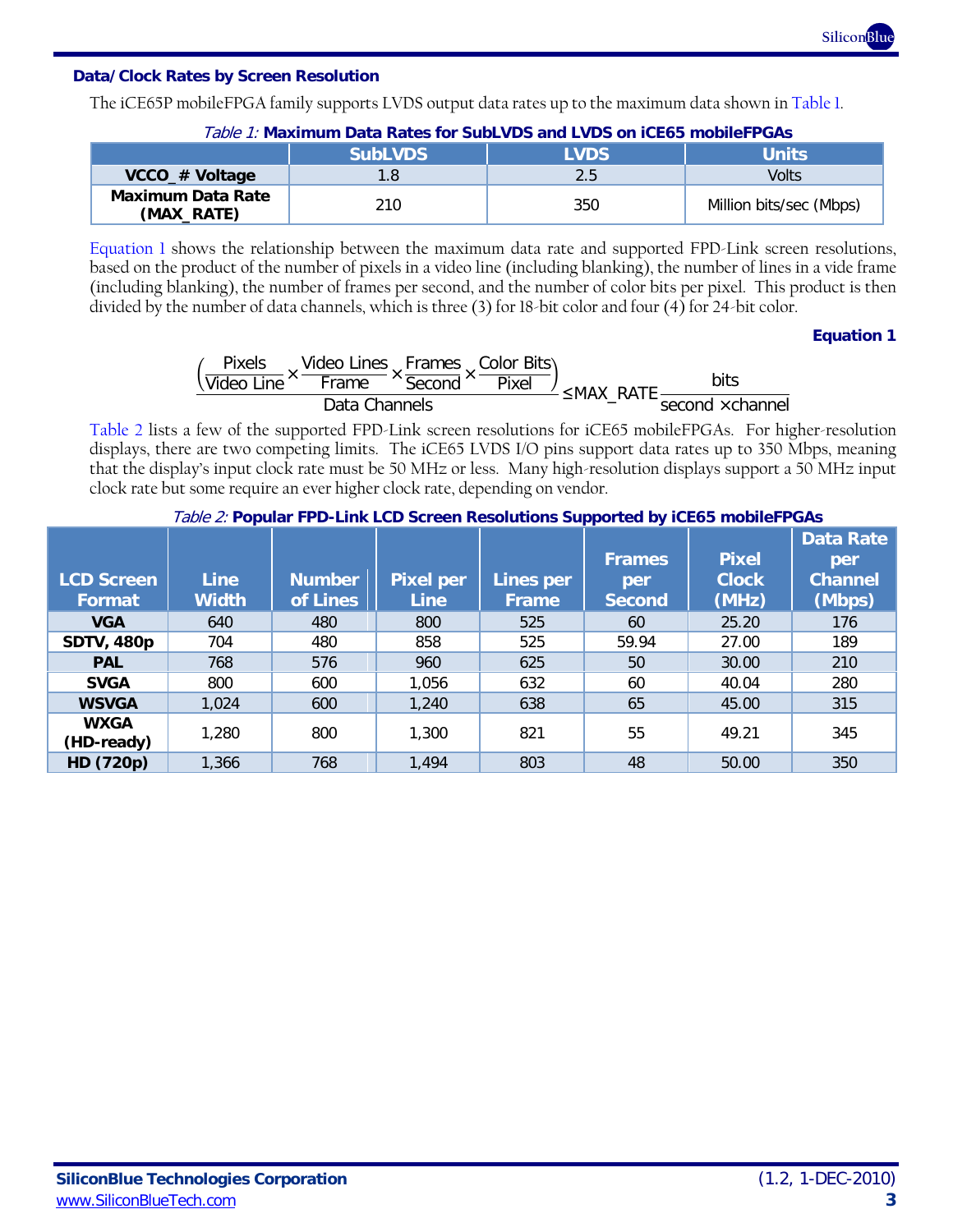#### **iCE65 mobileFPGA Solution**

[Figure 5](#page-3-0) provides a block diagram for an RGB-to-FPD-Link solution implemented in an iCE65 mobileFPGA. The design essentially supports both 18-bit (6:6:6) and 24-bit (8:8:8) color interfaces with slight modification. A 24-bit interface requires an additional serializer and DDR LVDS output, as shown by comparing [Figure 4](#page-1-4) t[o Figure 3.](#page-1-3) RGB data is first formatted into multiple seven-bit bundles for the 7-to-1 (7:1) serializers. The data encoding is different between 18-bit and 24-bit applications, again as shown in [Figure 3](#page-1-3) an[d Figure 4.](#page-1-4)

<span id="page-3-0"></span>

The output data rate is seven times (7X) the input clock frequency. Because of the potentially high output data rates, the design uses Double Data Rate (DDR) flip-flops located in each iCE65 PIO pin.

<span id="page-3-1"></span>Each serializer produces two outputs for the DDR LVDS output stage. Each DDR LVDS output, shown i[n Figure 6,](#page-3-1) consists of two PIO pins and an external resistor compensation network to generate LVDS signals. The external resistors shown define LVDS output voltage levels; SubLVDS requires different values. One output from the serializer (DATA\_0) is clocked out on the rising edge of the 3.5X clock while the other output (DATA\_180) is clocked out on the falling edge. The two PIO pins form a complementary LVDS pair. One PIO pin (TXOUT\_P) is non-inverting while the other (TXOUT\_N) inverts the input data into the DDR output flip-flop.



The DDR flip-flops essentially multiply the output data rate by a factor of two. Consequently, most of the internal mobileFPGA logic is clocked at 3.5 times (3.5X) the input clock rate instead of 7 times the clock rate, which has the following effects on the design.

1. Clocking internal logic at half the output rate effective doubles the available timing margin for most of the design.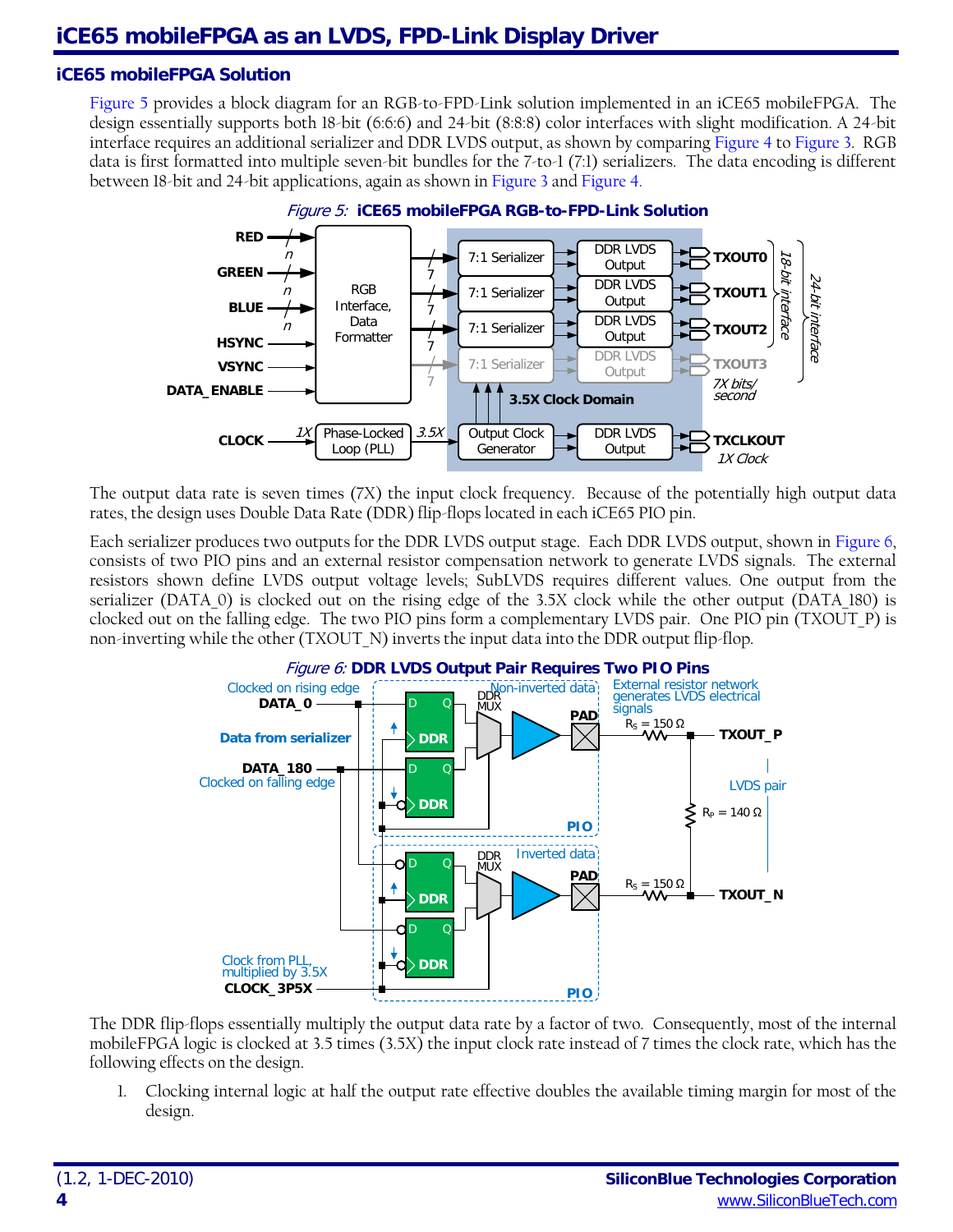2. Clocking internal logic at half the output rate also requires that data is alternatively clocked on rising and falling clock edges.

The 3.5X internal clock is generated by the iCE65P's internal phase-locked loop (PLL). The output from the PLL is phase aligned to the input clock.

Based on available characterization data, keep the LVDS output data rate below 350 million bits per second (350 Mbps), which equates to an input clock rate 50 MHz (350 Mbps divided by 7) or slower. Faster performance may be possible pending further characterization.

#### **Clocking**

#### **Generating Serializer Clock**

FPD-Link applications require a data rate that is seven times (7X) faster than the basic pixel clock rate.

Instead of using a 7X clock within the application, many FPD-Link solutions employ an internal clock that is 3.5 times (3.5X) faster than the pixel clock. The 3.5X clock then drives double-data-rate (DDR) output flip-flops that generate a 7X output data rate (3.5X times 2).

There are several advantages to using a 3.5X clock instead of a 7X clock.

- Because the 3.5X clock operates at half the frequency of a 7X clock, it doubles the clock period which allows more levels of logic between clock edges and simplifies timing requirements.
- Because the 3.5X clock operates at half the frequency, it also cuts the power consumption in half for the design.

Generating a 3.5X generally requires a Phase-Locked Loop (PLL). Fortunately, the iCE65 P-Series mobileFPGAs include an on-chip PLL. The two possible solutions appear below.

#### **Generating 3.5X from Pixel Clock Input**

<span id="page-4-0"></span>If the pixel clock is already available in the application, then the PLL in the iCE65P mobileFPGA multiplies the input clock by 3.5 to generate a 3.5X pixel clock, as shown i[n Figure 7.](#page-4-0)



#### **Generating 1X and 3.5X Pixel Clock from General Clock Frequency**

<span id="page-4-1"></span>In many applications, the system clock is not a desirable pixel clock. In these applications, use the PLL to generate a frequency that is seven times (7X) faster than the desired pixel clock frequency. Using PLB logic, divide the 7X clock by 7 to generate the desired pixel clock and divide by 2 to generate the 3.5X pixel clock, as shown in [Figure 8.](#page-4-1)

#### Figure 8: **Generating 1X and 3.5X Pixel Clock from General Clock Frequency**



Due to the very high frequency of the 7X clock, the divide-by-7 circuitry requires careful design and placement. See ["Placing Logic using a Logic Region"](#page-10-0) on page [11](#page-10-0) for detailed step-by-step instructions. The divide-by-2 circuit is a simple toggle flip-flop.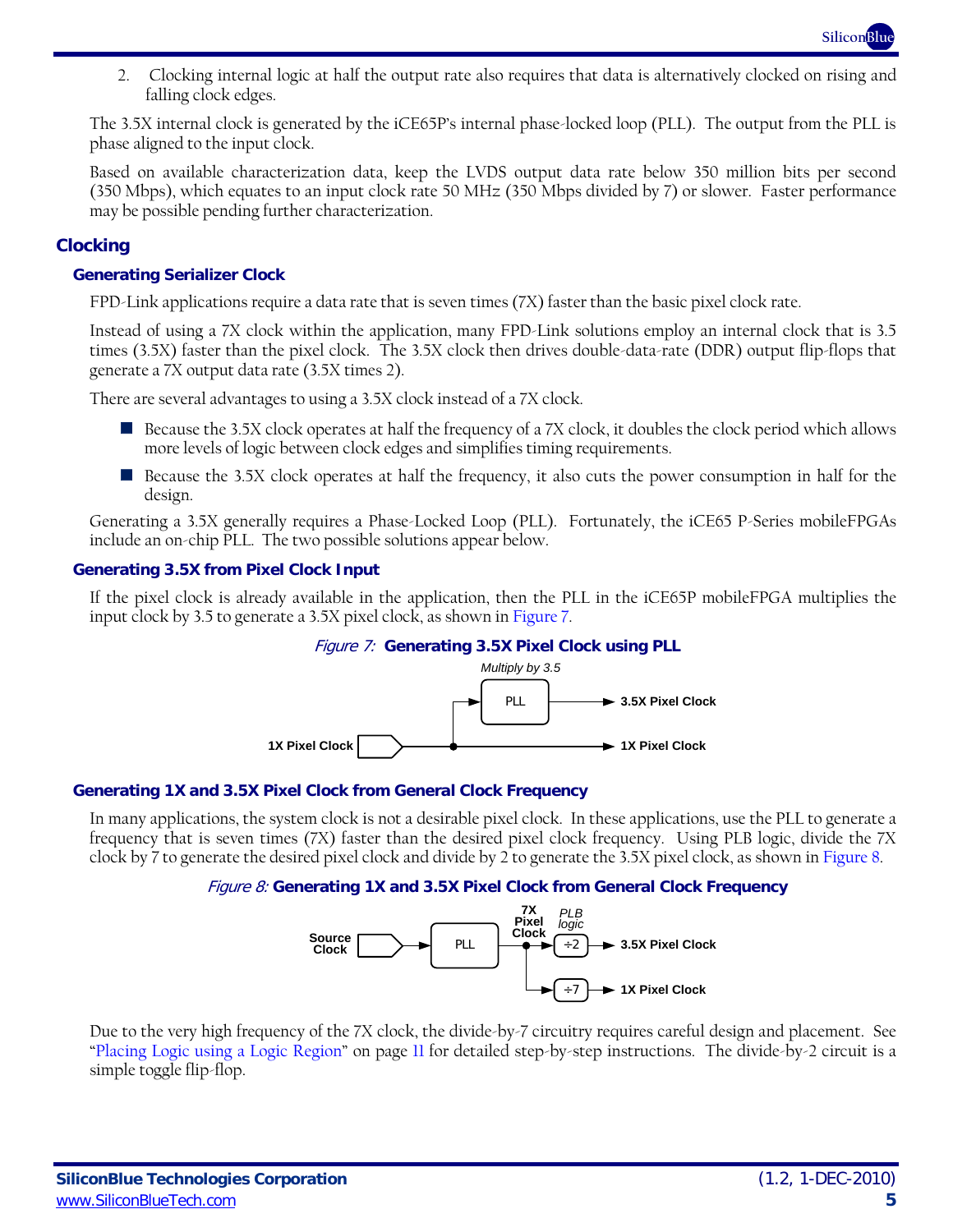#### **FPD-Link Clock and Data Timing**

<span id="page-5-0"></span>[Figure 9](#page-5-0) shows the clock timing that drives most of the decisions in the design. The Phase-Locked Loop (PLL) and all logic driving the FPD-Link interface are clocked by the rising edge of the input clock. The PLL generates an internal clock that is 3.5 times faster than the input clock.



New graphic data is clocked on every rising edge of the input clock. The Output Clock Generator detects the rising clock edge and generates all the load controls for the serializers, as described in ["Serializer Design"](#page-5-1) on pag[e 6.](#page-5-1)

The outputs from the 7-to-1 serializers are clocked into the DDR LVDS outputs on both the rising and falling edges of the 3.5X clock form the PLL. One of the tricks of the serializer design is that data is clocked on the rising edge during one input clock cycle and clocked on the falling edge during the next cycle.

The generated LVDS clock has the same frequency as the input clock signal. However, the output clock has a different duty-cycle and phase relationship. The rising or falling edge of the output clock defines the data alignment for the display's receiver. The falling clock edge always coincides with the start of data output bit 2 and the rising edge always coincides with the start of data output bit 5. Similarly, the generated output clock is synchronized with the data output.

#### <span id="page-5-1"></span>**Serializer Design**

The serializer design is perhaps the most difficult challenge in the application because of the 3.5X clock. Data is clocked on both edges of the 3.5X so that the final output data is seven times the input data rate. Various solutions are possible but the challenges are as follows.

- Serialized data is clocked on both edges of the 3.5X clock.
- At various points in the design, there is a critical timing path that crosses from one 3.5X clock edge to the other. Essentially, there are paths that operate at 7X the input clock rate. Ideally, for maximum performance, these crossings are few and have a single load or connection to other logic.
- Various design trade-offs are possible that use additional logic to improve performance.

[Figure 10](#page-6-0) provides an overview of the solution used in the demonstration design. Two bits of serialized data are sent to the DDR LVDS output during every 3.5X clock cycle—one bit for the rising edge, one bit for the falling edge.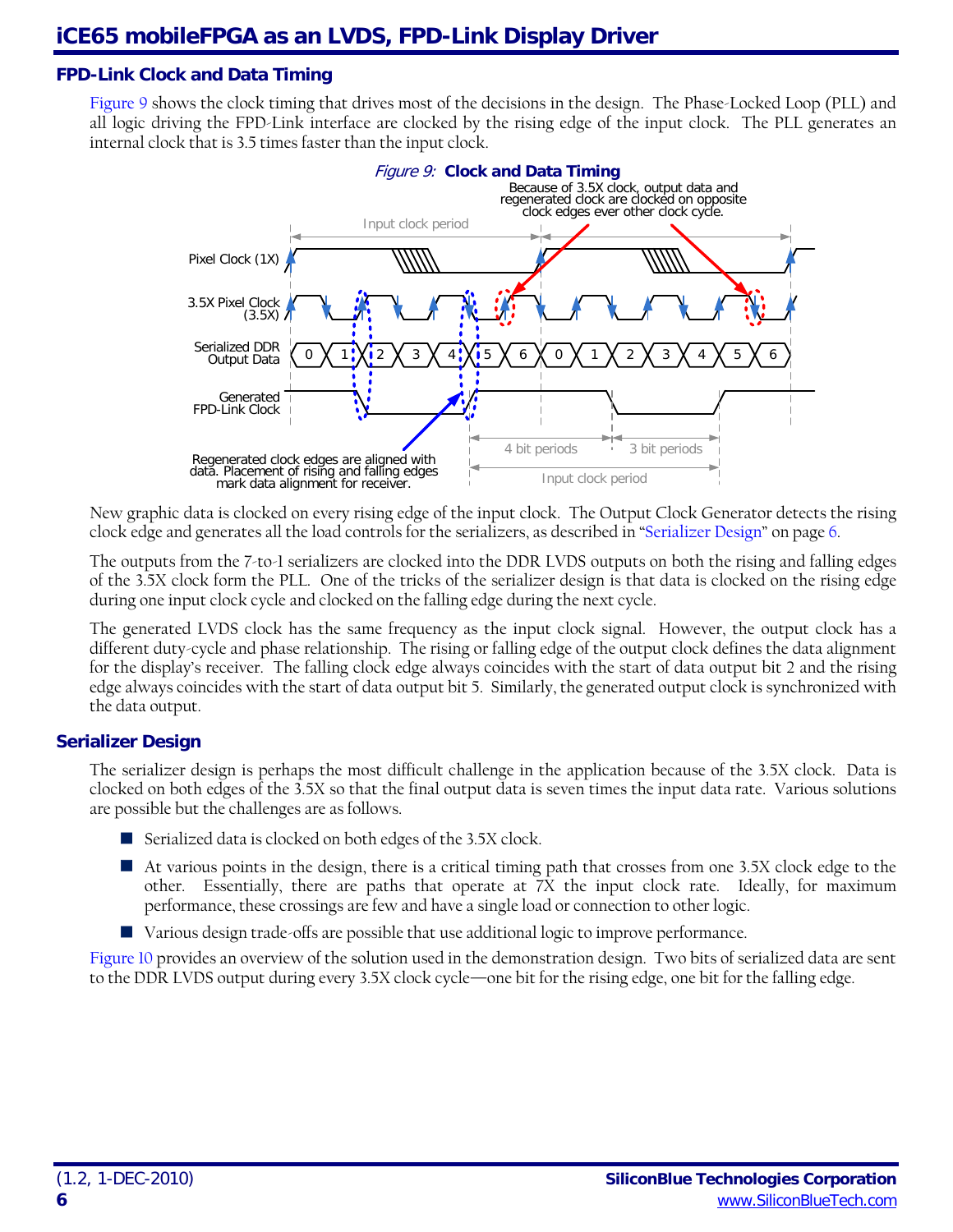

<span id="page-6-0"></span>The seven bits of parallel data are loaded into two four-bit shift registers. One register is clocked on the rising edge of the 3.5X clock, the other on the falling edge. Because seven bits are clocked out every 3.5X clock cycle, the shift registers load even-numbered bits during one serialization period and the odd-numbered bits during the next, as shown in [Figure 11.](#page-7-0)



All of the control logic is generated by the Output Clock Generator, shown in [Figure 5](#page-3-0) and clocked by the rising edge of the 3.5X clock to simplify timing closure. Additionally, all timing paths are as relaxed as possible. Parallel input data and all controls are stable at least a full 3.5X clock cycle before they are used.

The controller synchronizes to the rising edge of the input clock, when new pixel data is available. The controller detects a New Cycle and resynchronizes every two incoming pixels.

A Johnson counter tracks the serializer bit position between synchronizations. The Johnson counter reduces overall power consumption and to simplify timing. The counter tracks data for two input clock cycles or two pixels. The Johnson counter also simplifies the decoding for all control outputs.

The control logic indicates when new parallel data is loaded into the serializer's shift registers and whether to load even or odd data. The load control for the falling-edge clocked shift register, Pre-Load\_180, is sent to the serializers one cycle early, on the rising edge of the 3.5X clock. The load control is then re-clocked in each serializer onto the falling edge as Load\_180, making the load control stable for a full 3.5X clock cycle before it is used.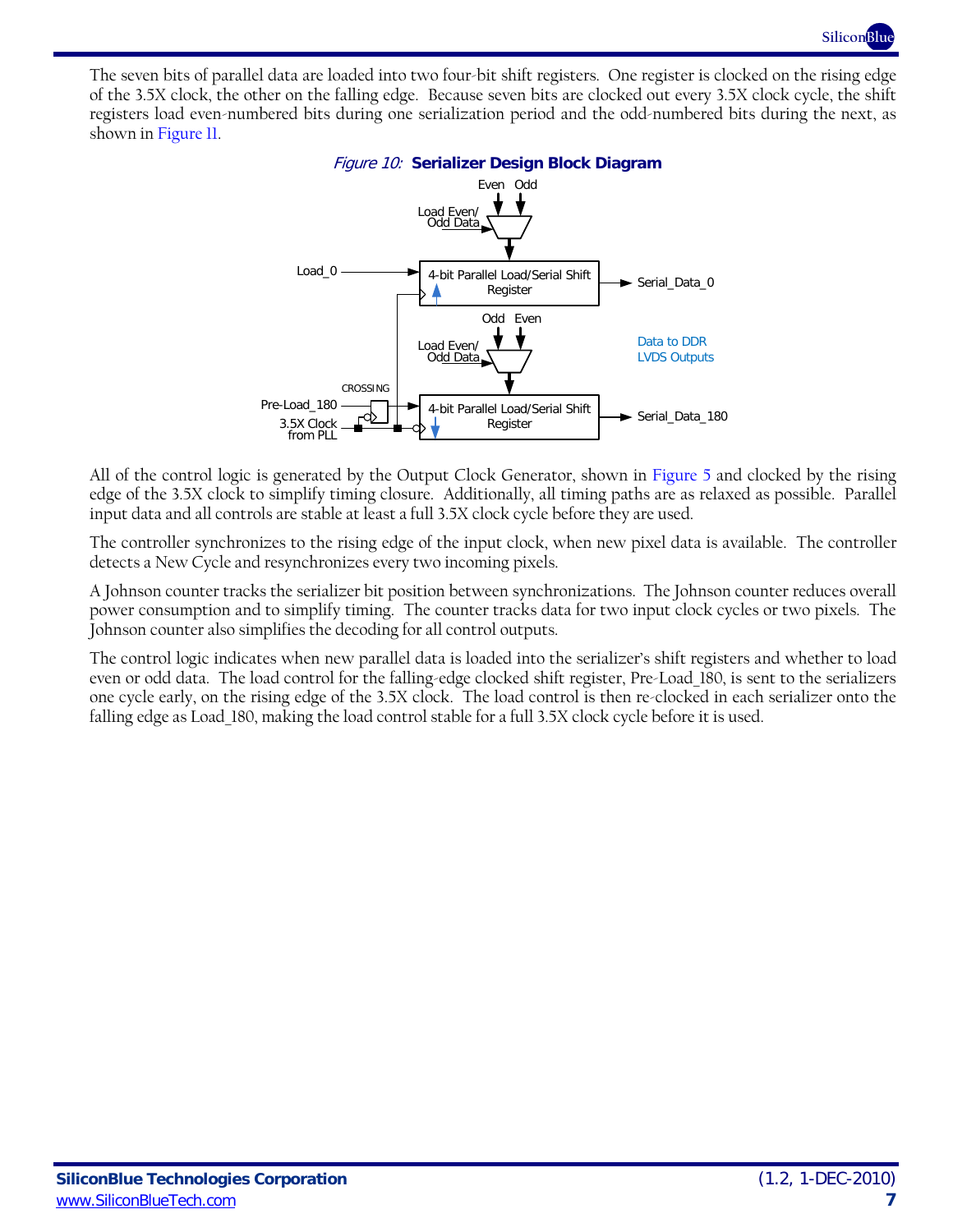# <span id="page-7-0"></span>**iCE65 mobileFPGA as an LVDS, FPD-Link Display Driver**



### **iCEman65P Demonstration Application**

The design was validated in hardware by connecting a SiliconBlue [iCEman65P evaluation kit](http://www.siliconbluetech.com/products/evaluation_kits/iCEmanP04.aspx) to a [HannStar](http://www.siliconbluetech.com/media/downloads/Hannstar10inchHSD100IFW1-A00.pdf) 10-inch, 1024x600 WSVGA color display. The HannStar display supports an 18-bit (6:6:6) FPD-Link style interface. As shown i[n Figure 12,](#page-7-1) the demonstration design consists of the RGB-to-FPD-Link interface described above. A timing control block generates the proper timing for a 1024x600 WSVGA display. A pattern generator provides the red, green, and blue output data.

<span id="page-7-1"></span>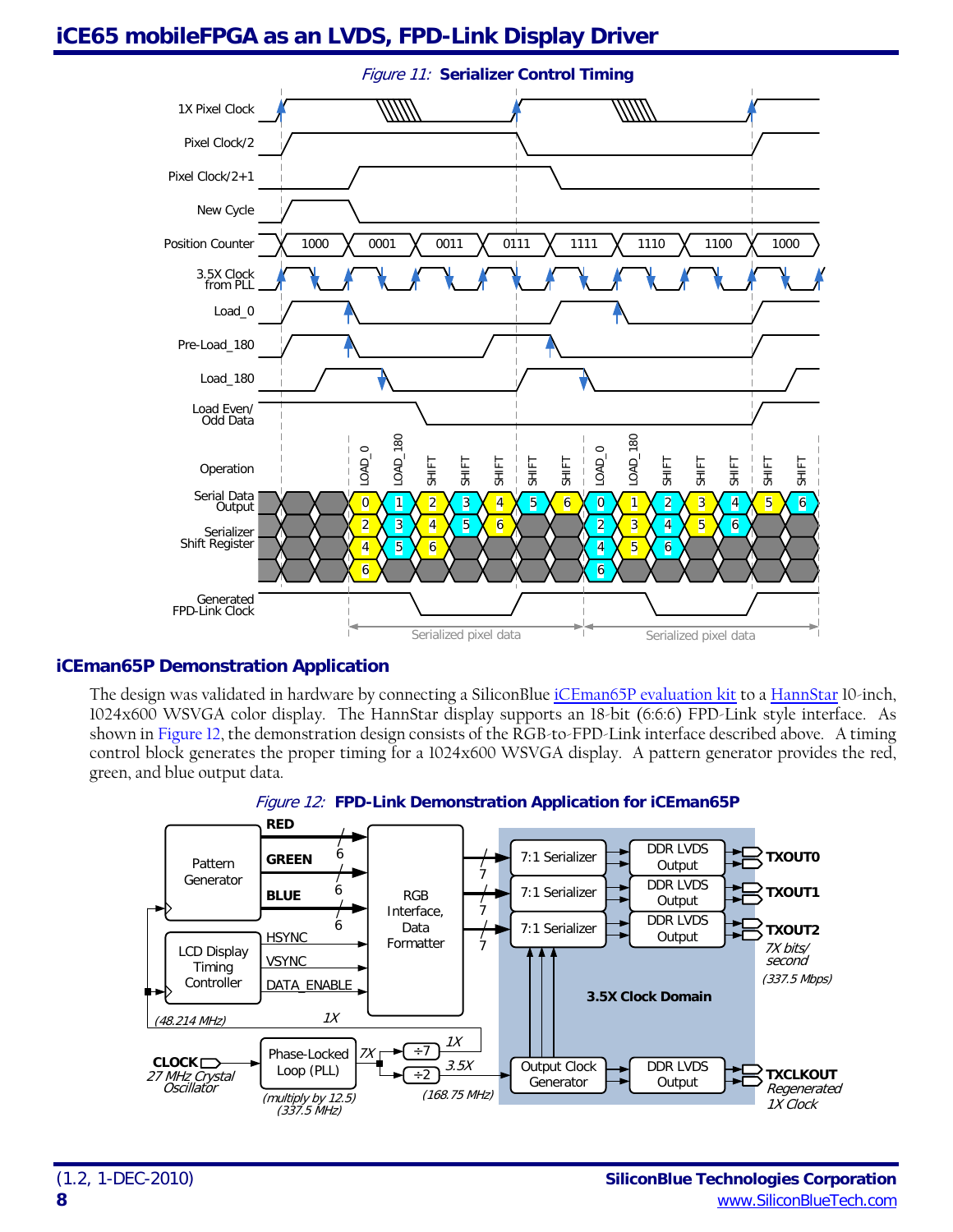**SiliconBlue**

#### **Clocking for Application Example**

<span id="page-8-0"></span>The iCEman65P board includes a 27 MHz crystal oscillator. Using the mobileFPGA's PLL, the 27 MHz clock is multiplied by 12.5 to generate a 337.5 MHz clock, which is 7 times faster than the desired pixel clock. The 7X clock is then divided by 7 to generate the 48.214 MHz pixel clock and the 168.75 MHz clock for the serializer (3.5X clock). The 48.214 MHz pixel clock generates a rate slightly faster than 60 frames per second, for demonstration purposes. [Figure 13](#page-8-0) shows the Synplicity clock constraints.

| Clock Object                     | <b>Clock Alias</b> | Frequency<br>(MHz) | Period<br>(ns) | <b>Clock Group</b> |
|----------------------------------|--------------------|--------------------|----------------|--------------------|
| n:PIXEL_CLOCK_GENERATOR.CLK_7X   | CLK 7X             | 337.5              | 2.962962963    | <b>CLK GRP 7X</b>  |
| n:PIXEL_CLOCK_GENERATOR.CLK_1X   | CLK 1X             | 48.21              | 20.74258453    | <b>CLK GRP 1X</b>  |
| n:PIXEL CLOCK GENERATOR.CLK 3P5X | <b>CLK 3.5X</b>    | 168.75             | 5.925925926    | CLK GRP 3P5X       |
| p:CLOCK_27MHz                    | CLK 27MHz          | 27                 | 37.03703704    | <b>CLK GRP 7X</b>  |

#### Figure 13: **Synplicity Clock Constraints**

#### **Connector to LCD Display**

The LCD panel connects to I/O Bank 1 on the iCEman65P board, which already includes the external LVDS output compensation resistors on selected pairs. [Table 3](#page-8-1) provides a detailed connection list. The connection to the iCEman65P board is via Header J18, a 40-pin stake-pin header with 0.1" (2.54 mm) pin spacing. The connection to the HannStar display is via a FI-XB30SSRL-HF16 (JAE or equivalent) connector.

<span id="page-8-1"></span>

| <b>HannStar Display</b> |                           | $10000$ $\sigma$ . To Employmouth constructs to the motor Display<br>iCEman65P04 |                    |                    |                    |
|-------------------------|---------------------------|----------------------------------------------------------------------------------|--------------------|--------------------|--------------------|
| FI-XB30SSRL-HF16        |                           |                                                                                  |                    |                    |                    |
|                         | (JAE or equiv)            |                                                                                  | <b>Header J18</b>  | <b>Example</b>     |                    |
| <b>Display</b>          | <b>Signal</b>             | Pin                                                                              | <b>Signal</b>      | <b>Application</b> | <b>FPGA Ball</b>   |
| Pin3:                   | $VDD(+3.3VDC)$            | 29                                                                               | VCCIO <sub>1</sub> | VCCIO <sub>1</sub> | VCCIO <sub>1</sub> |
| Pin4:                   | $VDD(+3.3V)$              | 29                                                                               | VCCIO_1            | VCCIO_1            | VCCIO_1            |
| Pin5:                   | <b>Backlight ADJ</b>      |                                                                                  | B1-IO00            |                    | D <sub>20</sub>    |
| Pin <sub>8:</sub>       | Data0-                    | 22                                                                               | B1-DP04_N          | TXOUT_N[0]         | P16                |
| Pin9:                   | Data $0+$                 | 21                                                                               | B1-DP04_P          | TXOUT_P[0]         | <b>R18</b>         |
| Pin10:                  | <b>GND</b>                | 12                                                                               | <b>GND</b>         | <b>GND</b>         | <b>GND</b>         |
| Pin11:                  | Data1-                    | 18                                                                               | B1-DP02_N          | TXOUT_N[1]         | P <sub>18</sub>    |
| Pin12:                  | $Data1+$                  | 17                                                                               | B1-DP02_P          | TXOUT_P[1]         | P15                |
| Pin13:                  | <b>GND</b>                | 12                                                                               | <b>GND</b>         | <b>GND</b>         | <b>GND</b>         |
| Pin14:                  | Data2-                    | 16                                                                               | B1-DP01_N          | TXOUT_N[2]         | N15                |
| Pin15:                  | Data $2+$                 | 15                                                                               | B1-DP01 P          | TXOUT_P[2]         | N16                |
| Pin16:                  | <b>GND</b>                | 30                                                                               | <b>GND</b>         | <b>GND</b>         | <b>GND</b>         |
| Pin17:                  | CLK-                      | 14                                                                               | <b>B1-DP00_N</b>   | TXCLKOUT_N         | E20                |
| Pin18:                  | $CLK +$                   | 13                                                                               | B1-DP00 P          | TXCLKOUT P         | F <sub>20</sub>    |
| Pin26:                  | VDD_LED_Backlight(+5V DC) | 11                                                                               | $+5$ VDC           |                    |                    |

#### Table 3: **iCEman65P Connection to HannStar Display**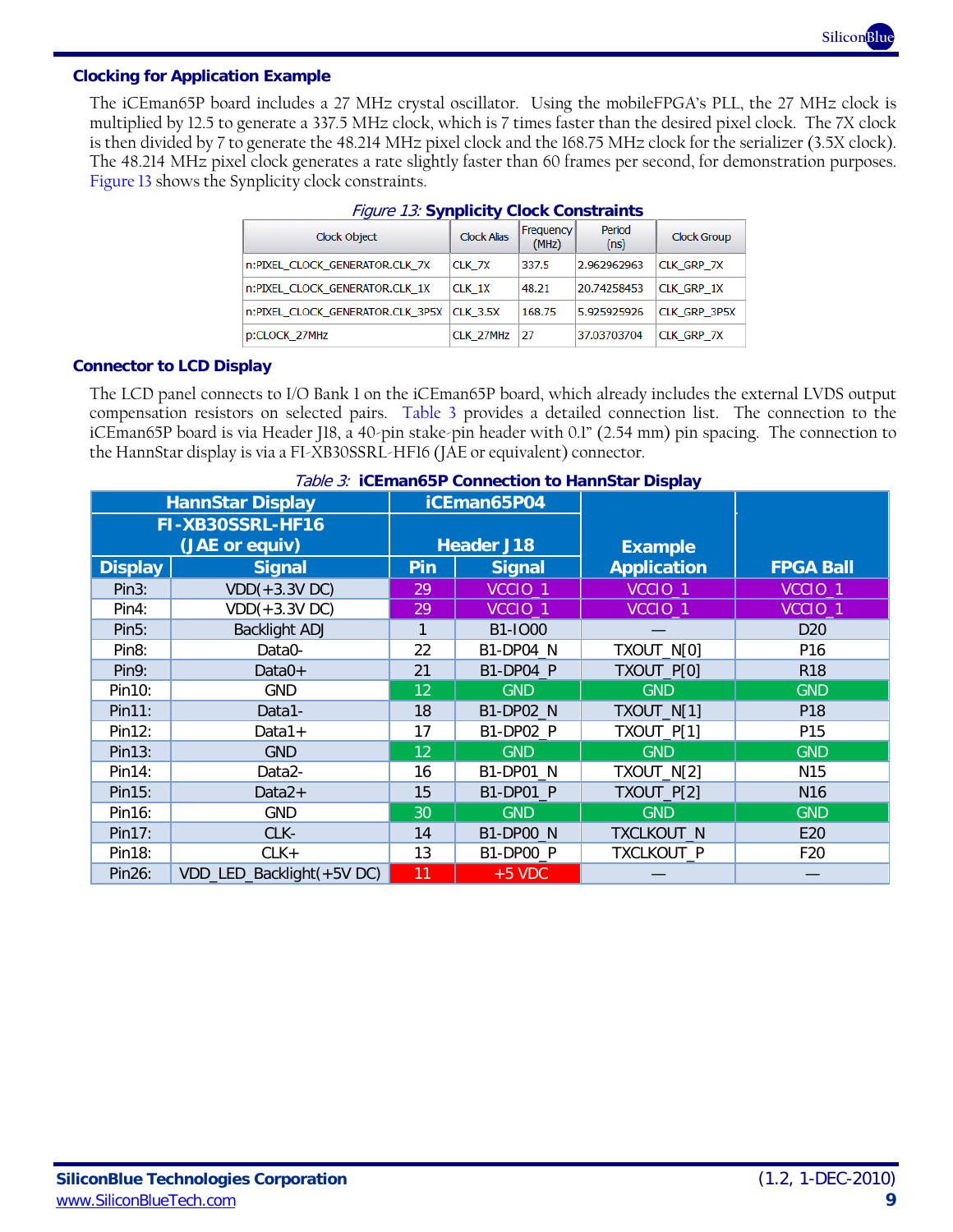#### **Color Bar Application Example**

[Figure 14](#page-9-0) is a photograph showing the HannStar display panel, driven by the iCEman65P evaluation kit board, with a simple color-bar test pattern. The HannStar display panel connects to the 40-pin header connected to the mobileFPGA's I/O Bank 1 (note the orientation of the board in the figure). The display panel also requires a 3.3V supply, which is provided from the iCEman65P board by setting VCCIO 1 to 3.3V.

#### <span id="page-9-0"></span>Figure 14: **HannStar 10-inch LCD Display with FPD-Link Interface Driven by iCEman65P Evaluation Kit**



**Four (4) intensity levels** 

<span id="page-9-1"></span>[Figure 15](#page-9-1) shows an example oscilloscope output of the FPD-Link interface. The top trace is the generated output clock signal and the bottom trace is one of the LVDS data outputs.



#### Figure 15: **Example FPD-Link Transmitter on iCEman65P Evaluation Board**

#### **Application Example Design Files**

The application design files are available from your local [SiliconBlue sales representative.](http://www.siliconbluetech.com/sales.aspx)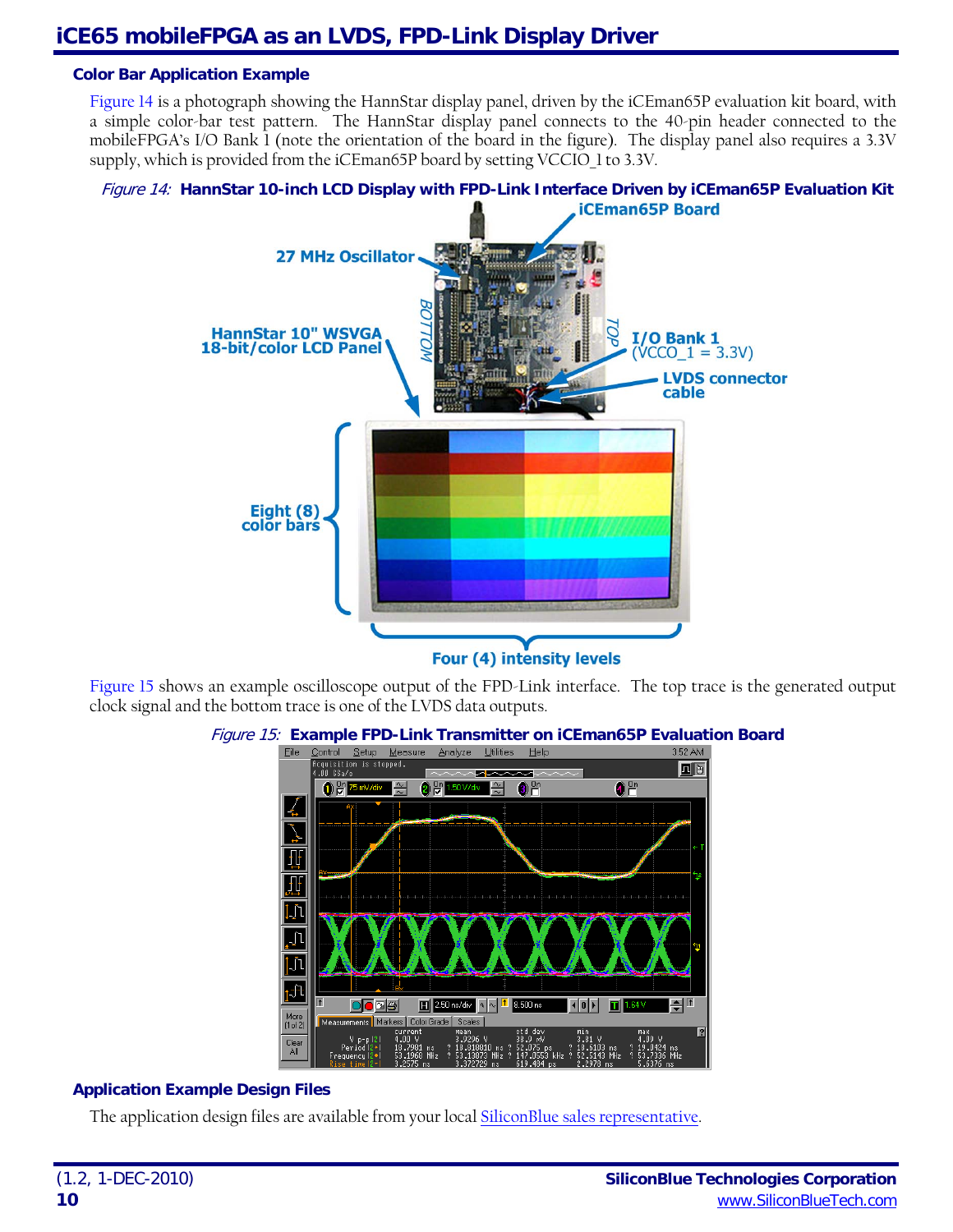

### **Appendix**

#### <span id="page-10-0"></span>**Placing Logic using a Logic Region**

The following steps describe how to create a logic region, how to create a logic group, and how to assign logic to a group.

#### Creating a Logic Region

Follow these steps to create a logic region.

1. After synthesizing the design in Synplicty, import the design into iCEcube by double-clicking **Import P&R Input Files**.



2. Open the **Floor Planner** by clicking on the Floor Planner icon in the iCEcube tool bar.



- 3. Click the **Region** tab.
- 4. **Right-click** in the pane.
- 5. Click **Create Region**.
- 6. Click **Create Inclusive Region**.



7. Locate the Programmable Logic Block (PLB) immediately above the PLL at the center of the bottom edge of the iCE65P04 floor plan. Click and drag to select the entire PLB.



- 8. Type a name for the region, **RGN\_CLK\_7**.
- 9. Click **OK**. The region is now defined.

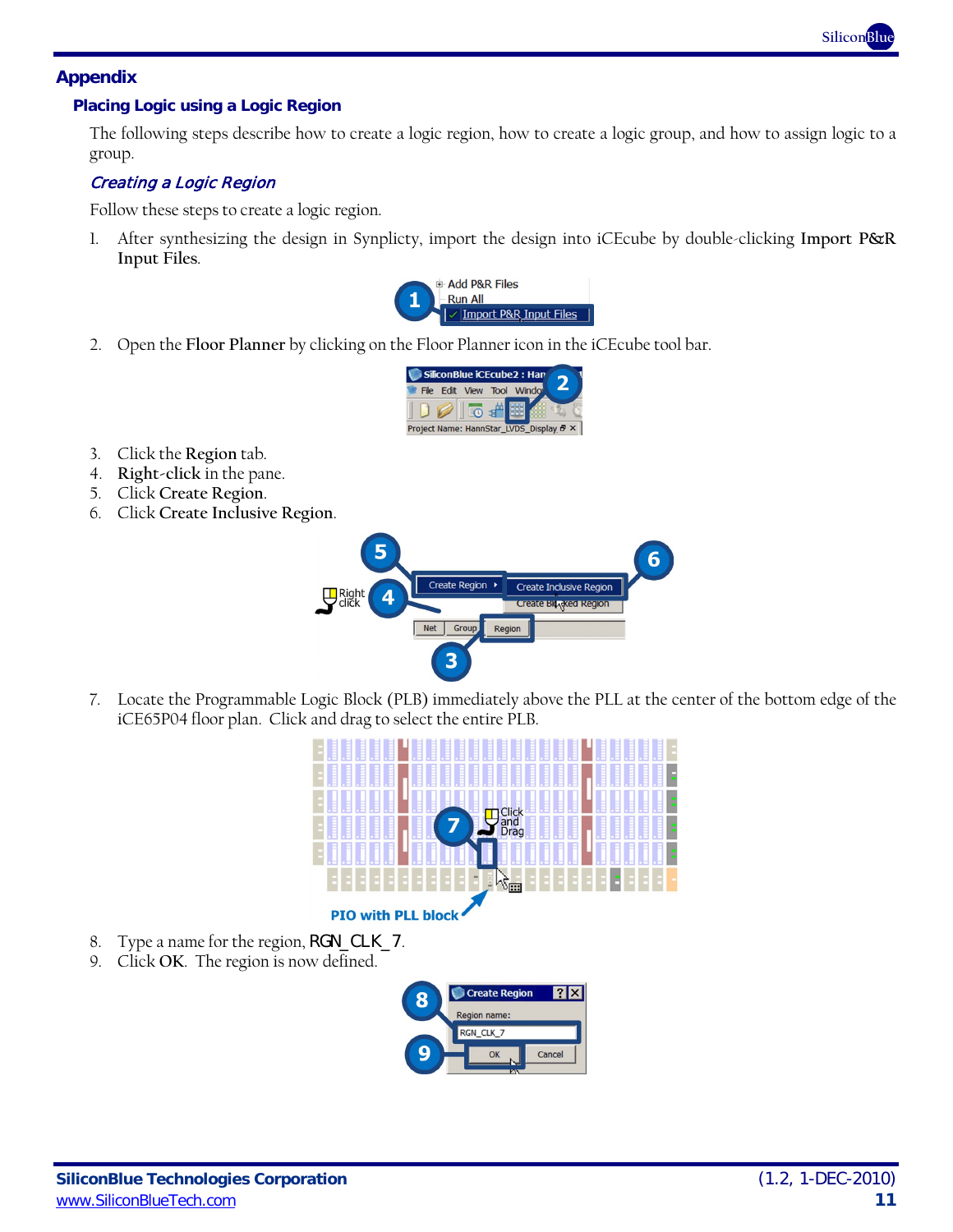#### Creating a Logic Group

- 1. Click the **Group** tab.
- 2. **Right-click** in the pane.
- 3. Select **Create Logic Group**.



- 4. Type a name for the logic group, GRP\_CLK\_7.
- 5. Assign the logic group to a region from the drop list.
- 6. Click **OK**. The logic group is defined and is assigned to a region.



### Assigning Logic to a Group

- 1. Click the **Logic** tab.
- 2. While holding either the **Shift** or the **Ctrl** key, select the desired logic to be added the group. In this example, it is all the logic in the PI XEL\_CLOCK\_GENERATOR module.



- 3. **Right-click** on the selection.
- 4. Select **Add to logic group**.

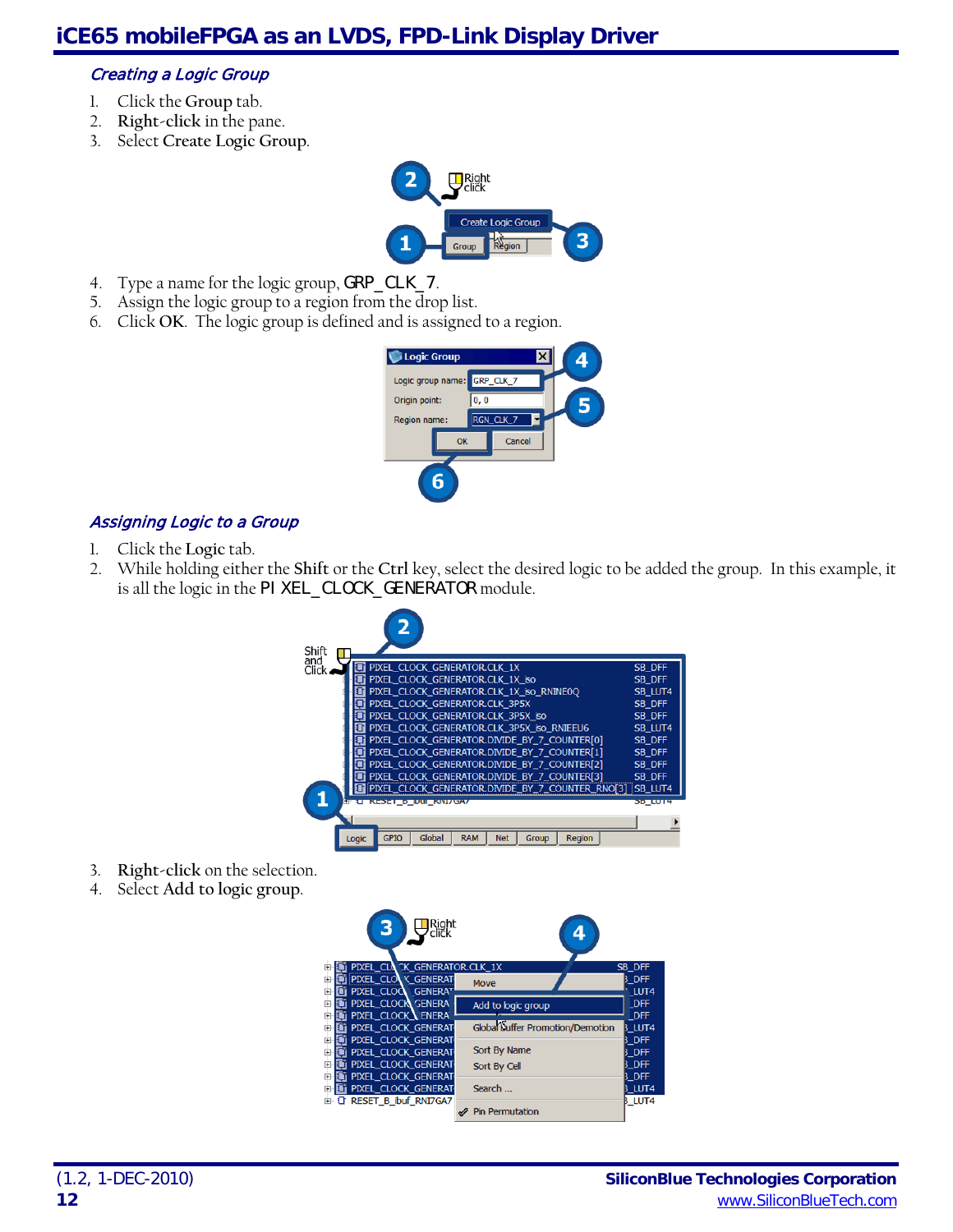- 5. Assign the selected logic to a previously defined logic group name using the drop list.
- 6. Click **OK**. The selected logic is now assigned to a logic group and the logic group was previously assigned to a region.



### Save the Floor Plan

1. From the iCEcube menu bar, select File  $\rightarrow$  Save Floor Planner.

|              | File Edit View Tool Window Help |            |
|--------------|---------------------------------|------------|
|              | <b>New Project</b>              | $Ctrl + N$ |
|              | <b>Open Project</b>             | $Ctrl + O$ |
| $\mathbf{z}$ | <b>Close Project</b>            |            |
|              | Save Floor Planner              | $Ctr1+S$   |

- 3. Generally, use the default name. Otherwise, specify a name for the constraints file.
- 4. Check **Add the constraint file** option
- 5. Click **OK** to save the constraints file and add it to the current project.



#### **Process Design**

The design must be processed using the iCEcube software.

|  | m<br>m,<br>a an<br><br>gin<br>egion Name: RGN_CLK_7X<br>Region Type: inclusive |
|--|--------------------------------------------------------------------------------|
|  | $\overline{r}$<br>प्रपुर<br><b>JULI</b>                                        |

#### **Related Documents**

- HannStar, HSD100IFW1 10" Color TFT-LCD Module [www.siliconbluetech.com/media/downloads/Hannstar10inchHSD100IFW1-A00.pdf](http://www.siliconbluetech.com/media/downloads/Hannstar10inchHSD100IFW1-A00.pdf)
- SiliconBlue, AN008: Using Differential I/O (LVDS, SubLVDS, LVPECL) in iCE65 mobileFPGAs [www.siliconbluetech.com/media/downloads/SiliconBlue\\_AN008\\_LVDS.pdf](http://www.siliconbluetech.com/media/downloads/SiliconBlue_AN008_LVDS.pdf)
- National Semiconductor, AN-1032: An Introduction to FPD-Link [www.national.com/an/AN/AN-1032.pdf](http://www.national.com/an/AN/AN-1032.pdf)
- National Semiconductor, AN-1127: LVDS Display Interface (LDI) TFT Data Mapping for Interoperability with FPD-Link [www.national.com/an/AN/AN-1127.pdf](http://www.national.com/an/AN/AN-1127.pdf)